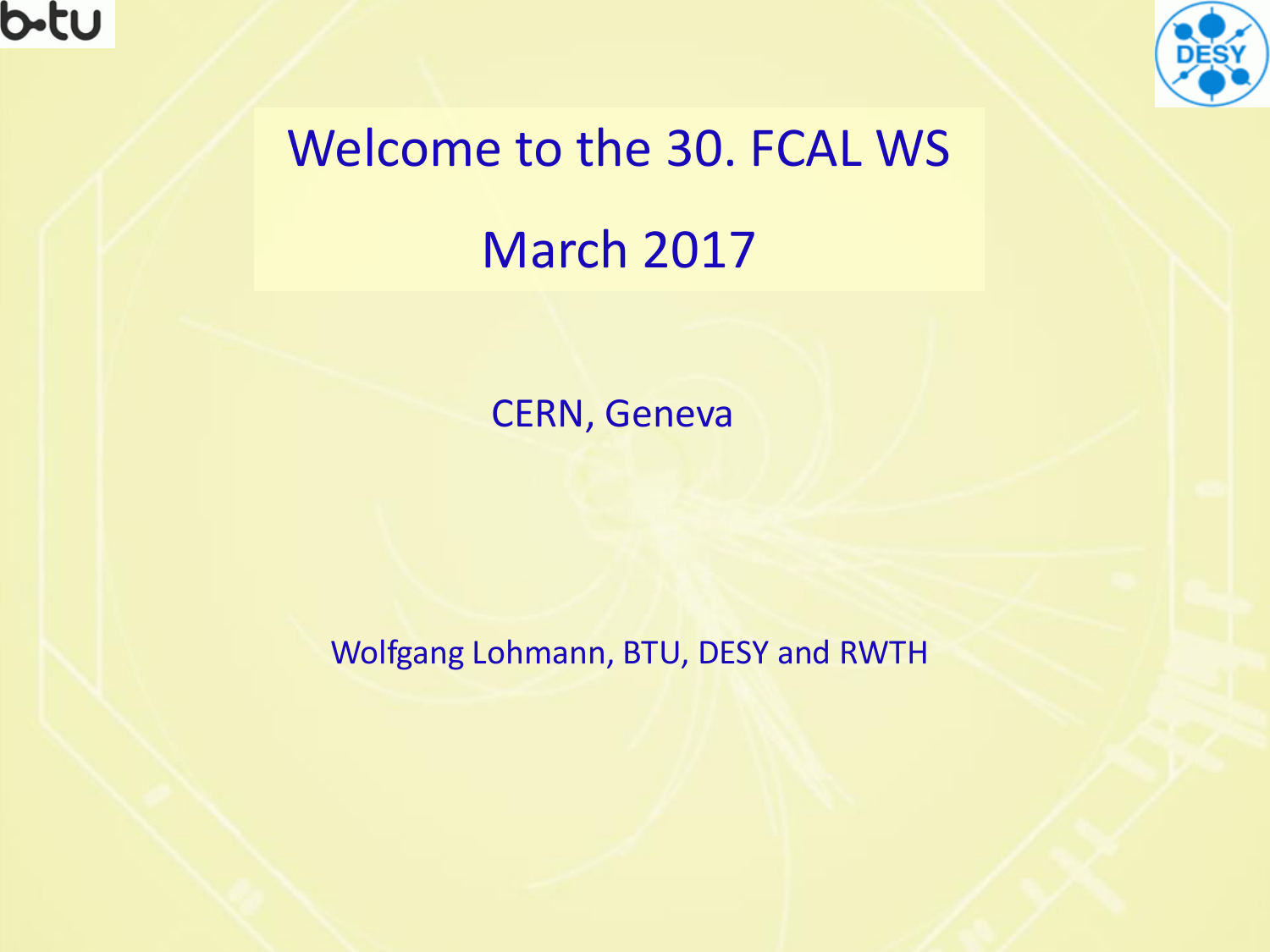#### New LCC management

LCC Director: Lynn Evans

Deputy and Science Advisor: Hitoshi Murayama

Associate Director for the ILC: Shinichiro Michizono (was Mike Harrison)

Associate Director for Physics and Detectors: Jim Brau (was Hitoshi Yamamoto)

Associate Director for CLIC: Steinar Stapnes

Appointed by ICFA for 3 years (with the hope that a major decision before may made this structure obsolate)

March 6, 2017 2 FCAL workshop CERN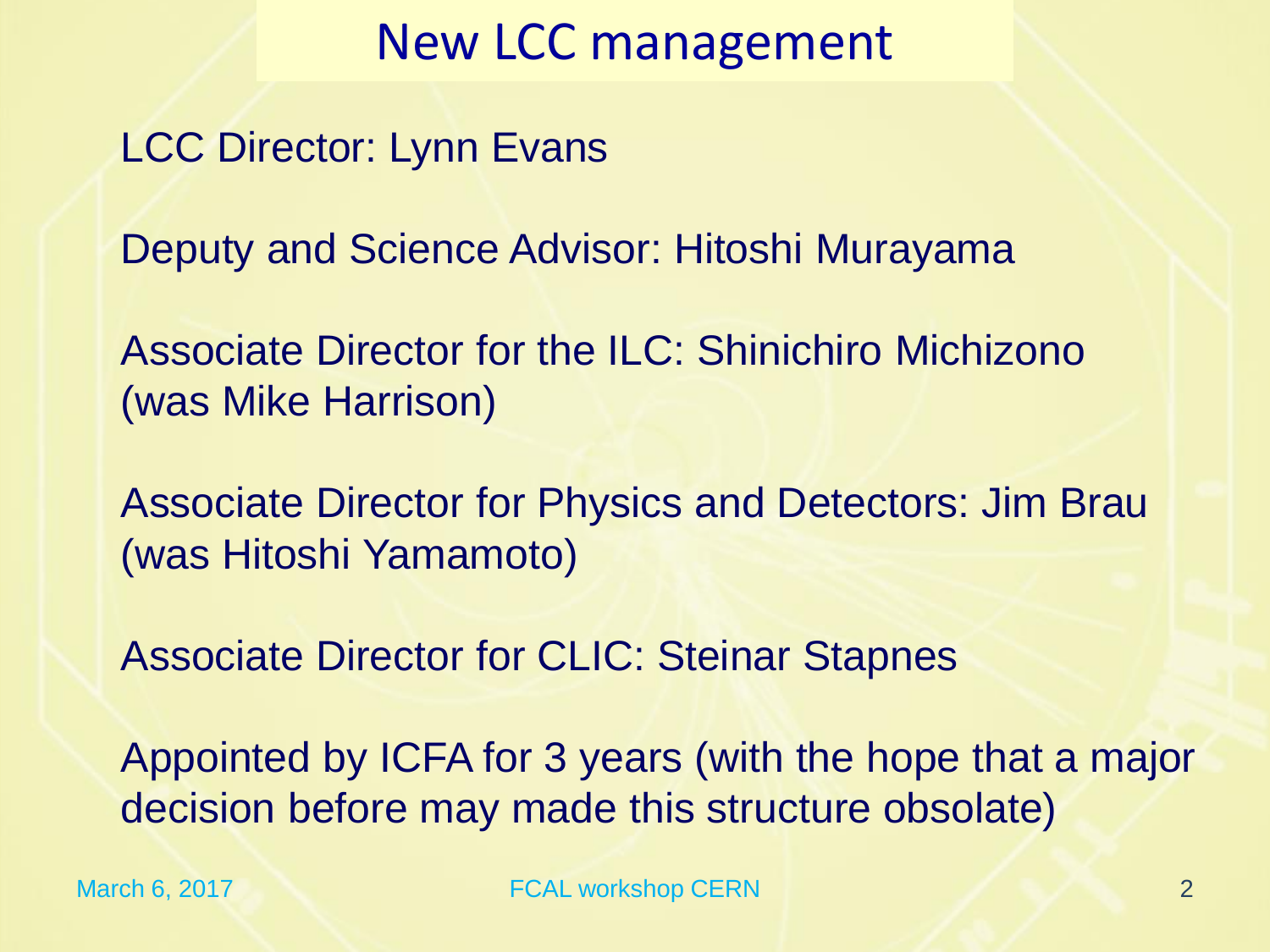# Mission of FCAL

Luminosity Measurement, Beam Tuning, Physics

- The luminosity is a key parameter of an e<sup>+</sup>e<sup>-</sup> linear collider
	- High Luminosity ensures access to rare processes (e.g. triple Higgs boson coupling)
	- Precise luminosity measurement is a prerequisite for precision tests (e.g. Standard Model on the quantum level)

Development of detectors for bunch-by-bunch luminosity measurement and fast feed-back to the machine

• BeamCal and Pair Monitor (exploiting BeamStrahlung)

Development of Detectors to measure precisely the luminosity

- Exploit these Detectors for physics • LumiCal and very forward tracker
- Susy searches, two photon physics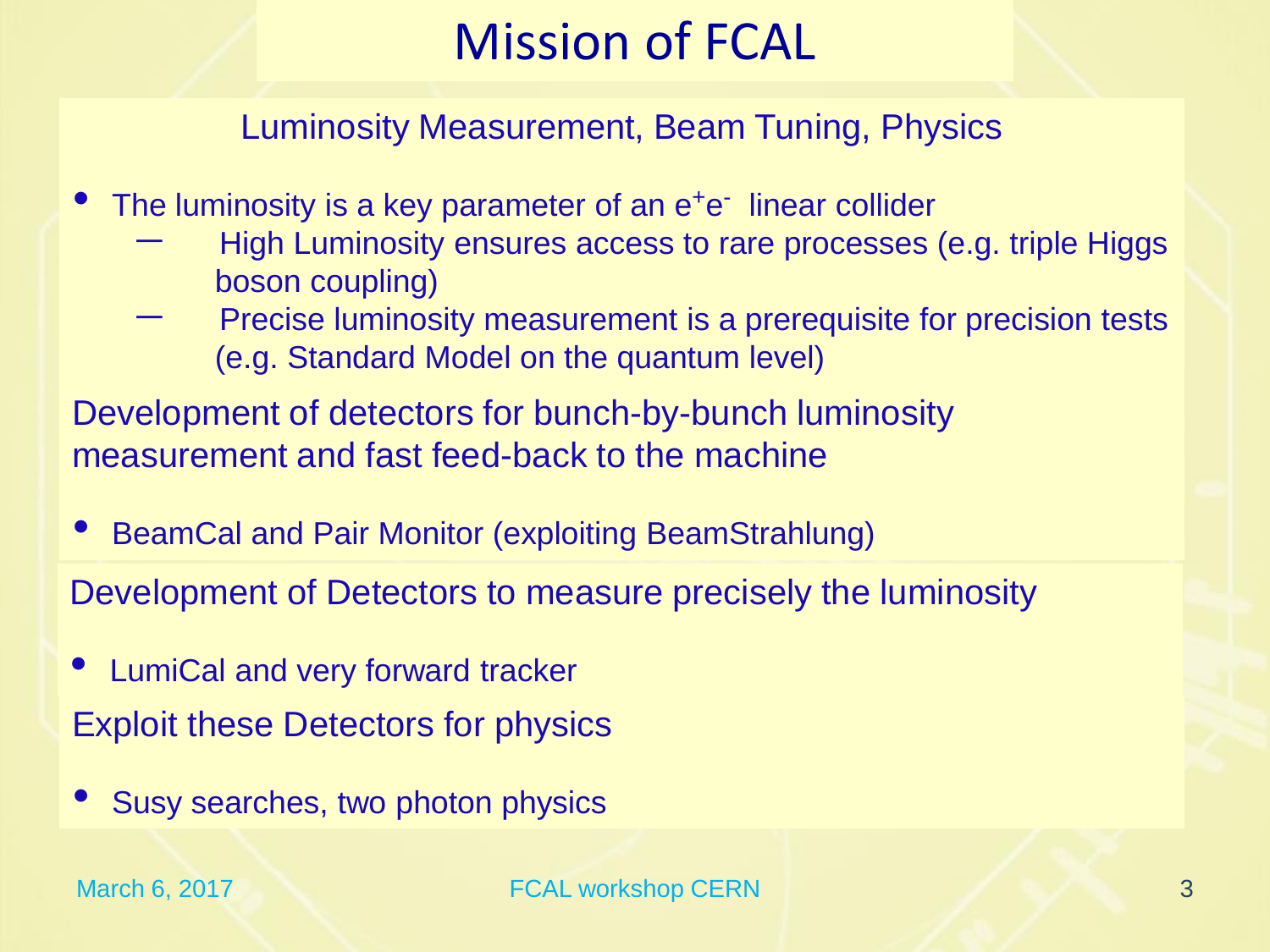# Technological Challenges

for a highly compact calorimeter

• novel connectivity technology (e.g. bump bonding, thin fan-out PCB)

Construction of a demonstrator calorimeter

- completion of the mechanical structure (+laser alignment)
- production of sufficient ASICs in 130 nm technology

Goals:

- demonstration of power pulsing
- operation of a data concentrator and fast data transfer
- Energy resolution (luminosity spectrum)
- spatial resolution (angular spectrum)
- bias in the angular measurements (systematic shift to be quantified)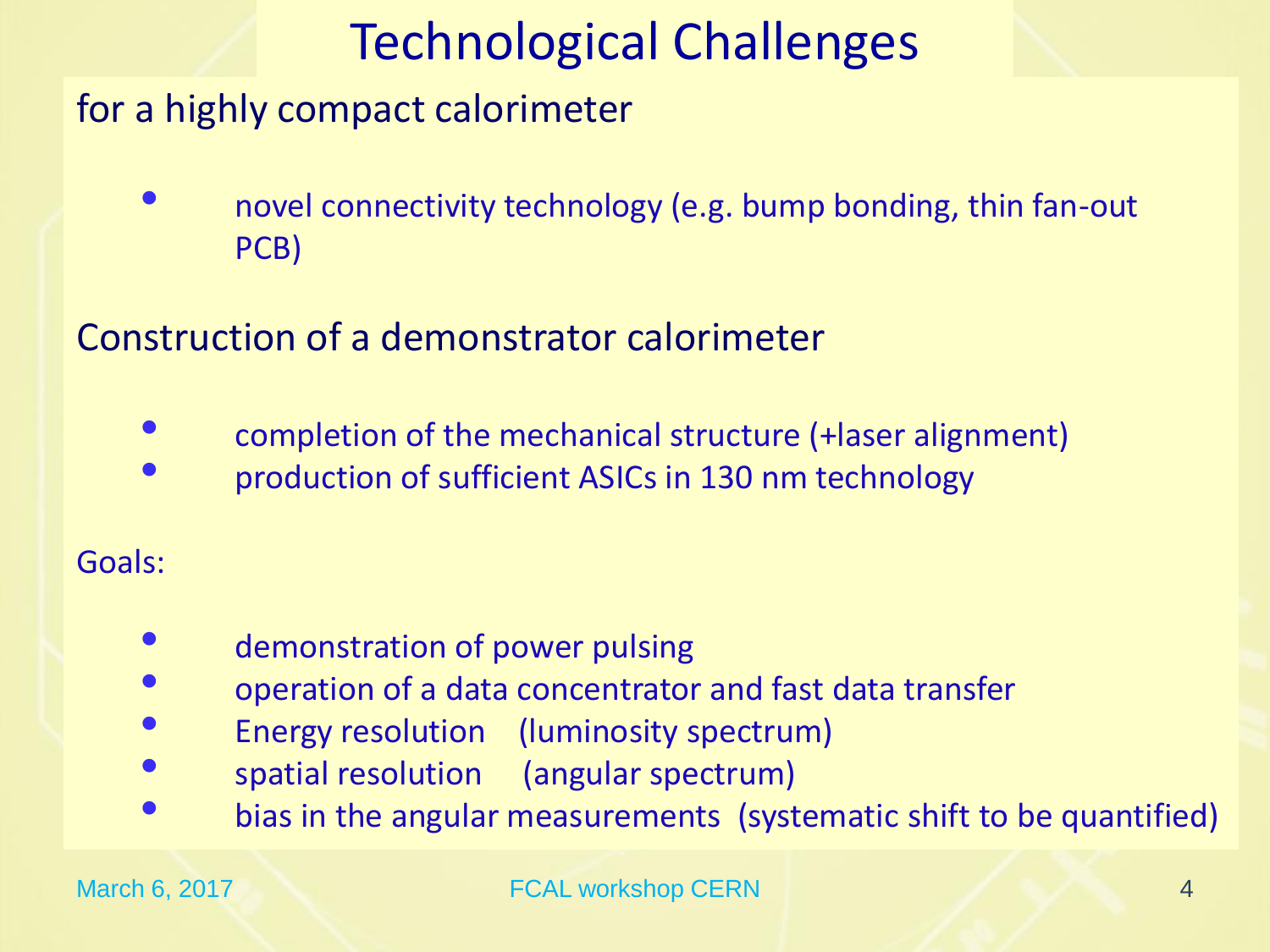#### FCAL Structure in work

Governing body is the institute board, chair Aharon Levy

Spokesperson and deputy, me and Marek Idzik

Technical Coordinator, Yan Benhammu

Speakers and Publications committee, chair Strahinja Lukic

Regular bi-weekly "software and analysis" and hardware meetings (thanks to Olexandr Borysov and Marek Idzik)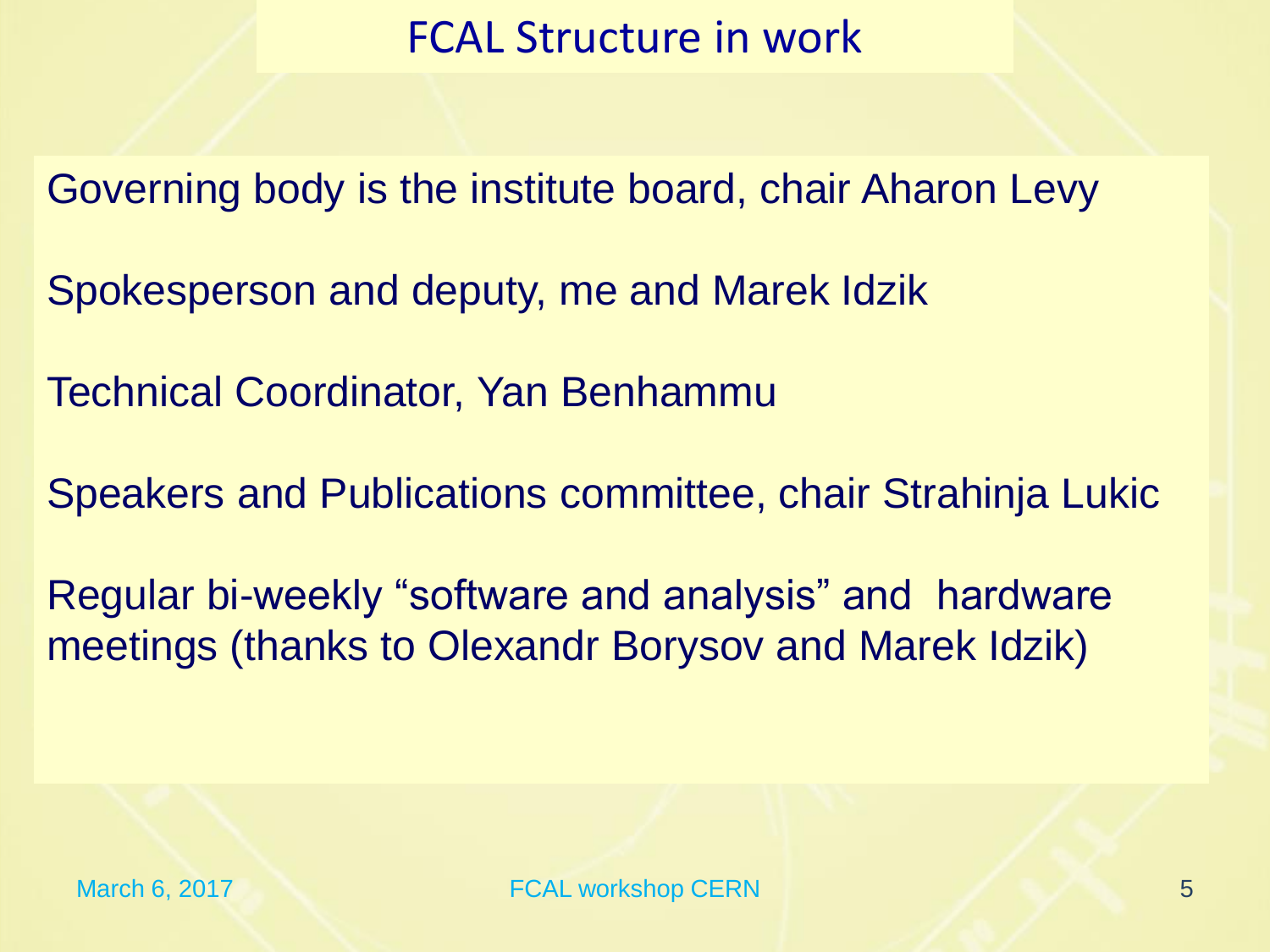### FCAL Laboratories

#### Currently 13 Institutes with authors, 63 authors listed

<sup>a</sup>Tel Aviv University, Tel Aviv, Israel <sup>b</sup>Pontificia Universidad Catolica de Chile, Santiago, Chile <sup>c</sup> NC PHEP, Belarusian State University, Minsk, Belarus  ${}^{d}$ DESY, Zeuthen, Germany <sup>e</sup> Vinca Institute of Nuclear Sciences, University of Belgrade, Serbia <sup>f</sup> JINR, Dubna, Russia <sup>8</sup>IFIN-HH, Bucharest, Romania <sup>h</sup>IFJ PAN, PL-31342, Krakow, Poland <sup>i</sup>CERN, Geneva, Switzerland <sup>j</sup>Faculty of Physics and Applied Computer Science, AGH University of Science and Technology, Krakow, Poland <sup>k</sup>ISS, Bucharest, Romania <sup>l</sup> Tohoku University, Sendai, Japan <sup>*m*</sup> Aarhus University, Aarhus, Denmark <sup>n</sup> University of California, Santa Cruz, USA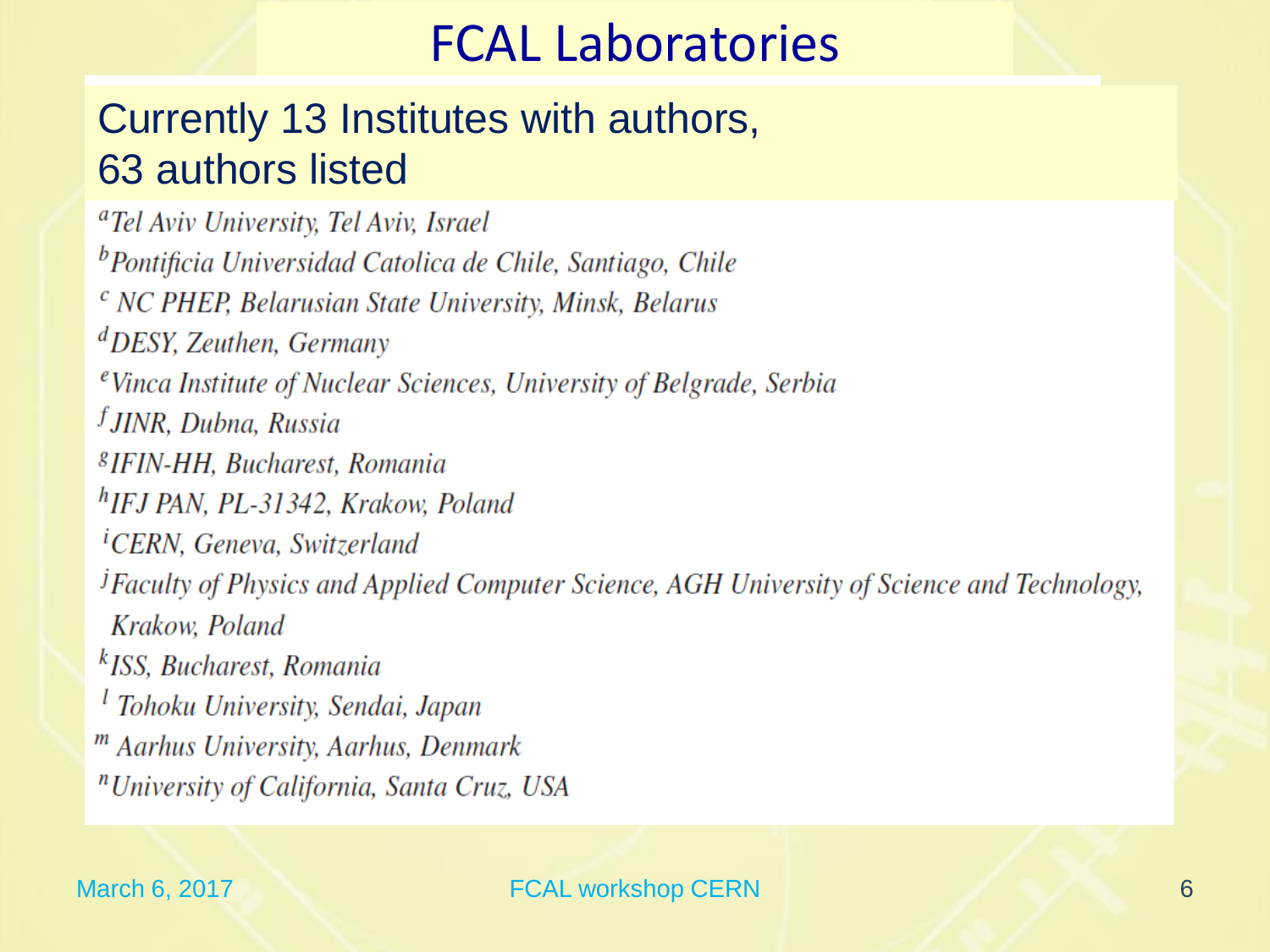# Some critical issues to be discussed

- AIDA milestone "data concentrator" (April 2017) results of the discussion summarised by Marek
- Impact of new L<sup>\*</sup> and magnet (anti-DID) at ILC on backscattered particle intensity
- Calibration and alignment concept (Monte Carlo, good for master students)
- Validation of the Monte Carlo for "mass production"
- Concept for a new sensor plane for the prototype

March 6, 2017 **FCAL workshop Tel Aviv** 7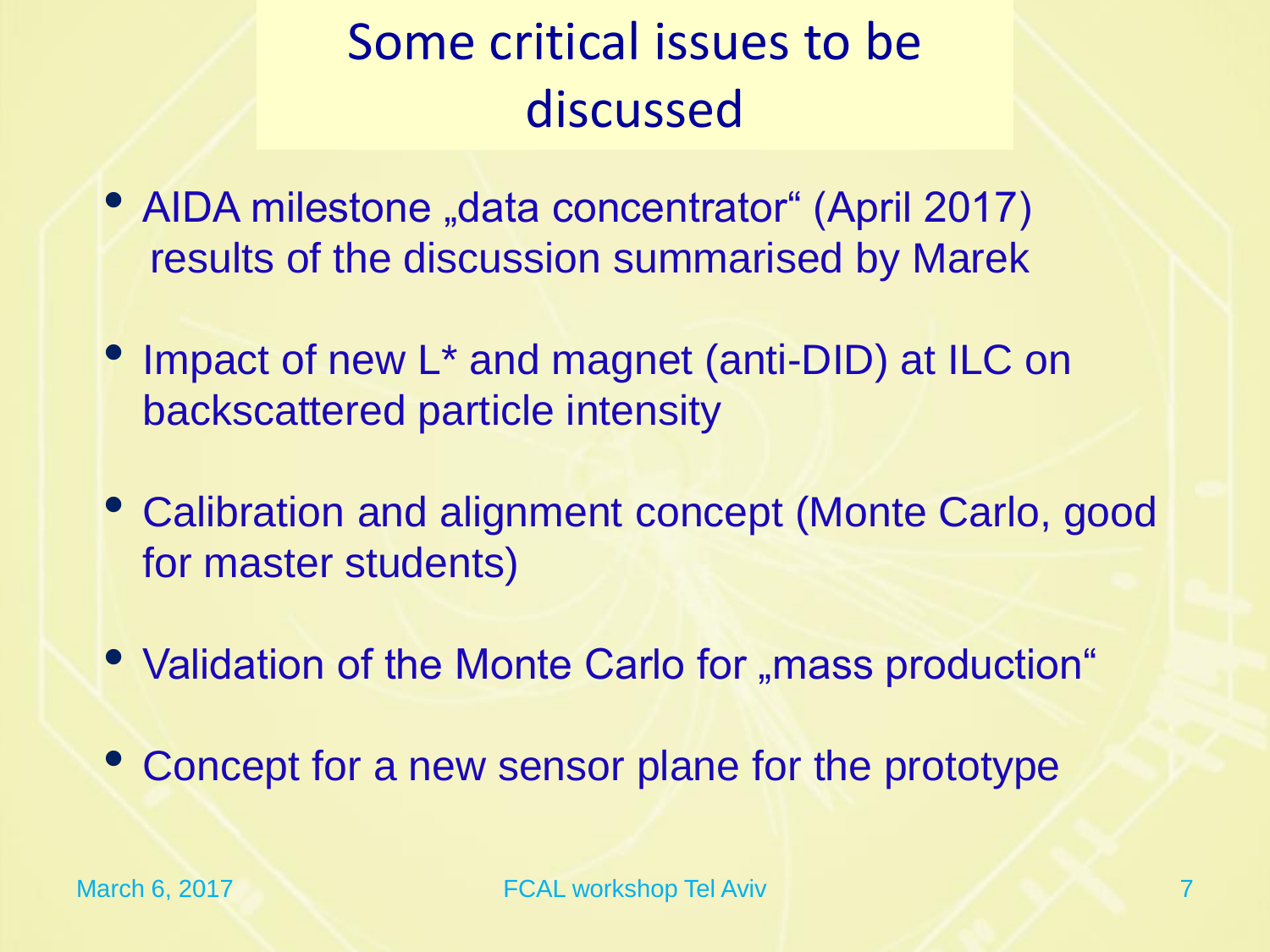## RANDALF 3

- A new attempt will be made to get support from European Community for detector R&D
- Currently Europe-Japan Accelerator Development Exchange Programme E-J
- ADE was opened for Detector R&D
- Since end of 2017/beginning 2018 a stamentt from the Japanese MEXT committee about the ILC is expected, the application RANDALF III is postponed to 2018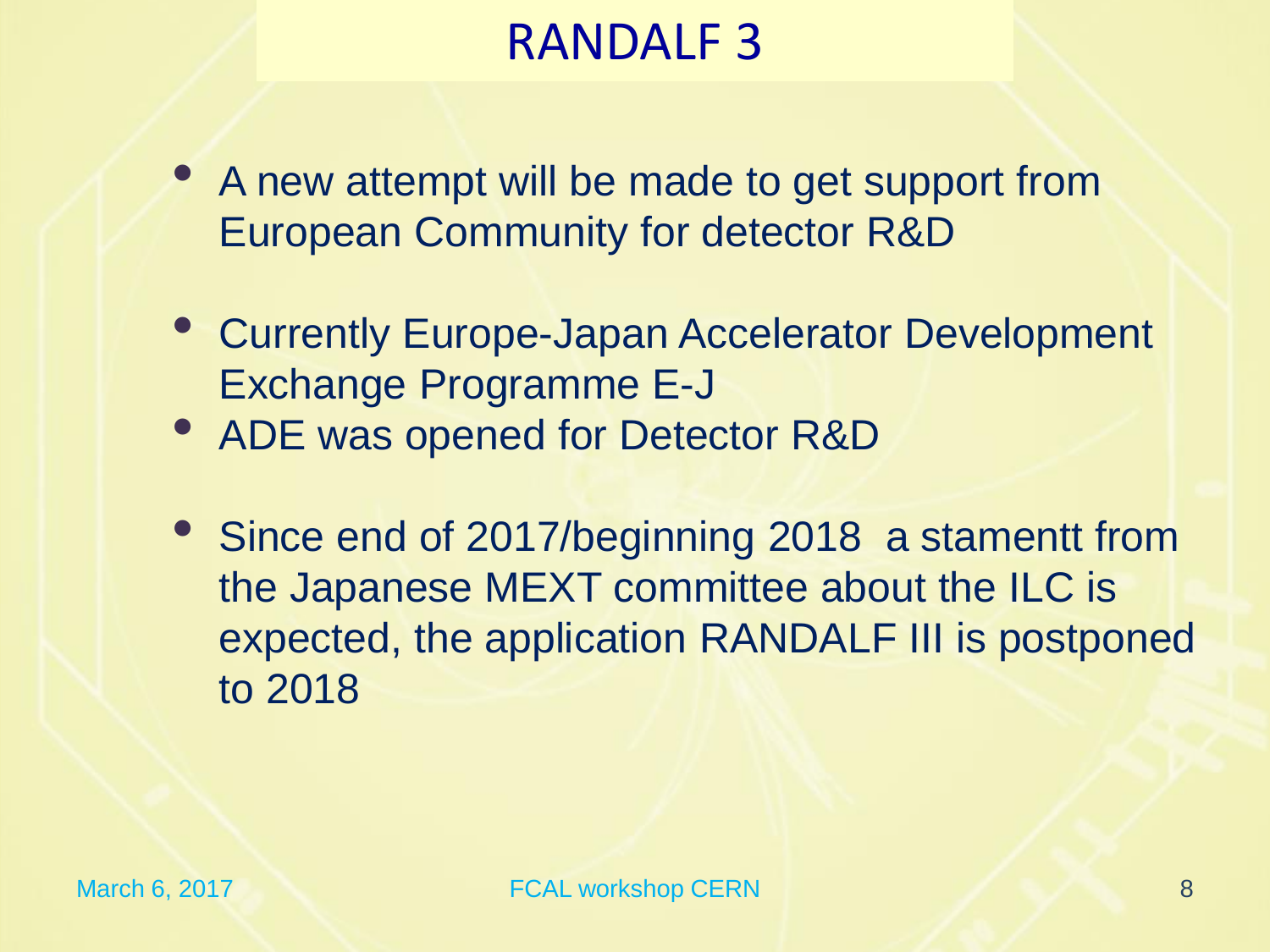## Forthcoming events

• EPS Conference on High Energy Physics, 5-12 July, Venice, Italy Relevant sessions: Detector R&D and Data Handling Abstract deadline: 15 April https://indico.cern.ch/event/466934/

• PANIC 2017, 1-5 september 2017, Beijing, China Relevant sessions: Development of accelerators and detectors Abstract deadline: 30 April http://indico.ihep.ac.cn/event/6329/